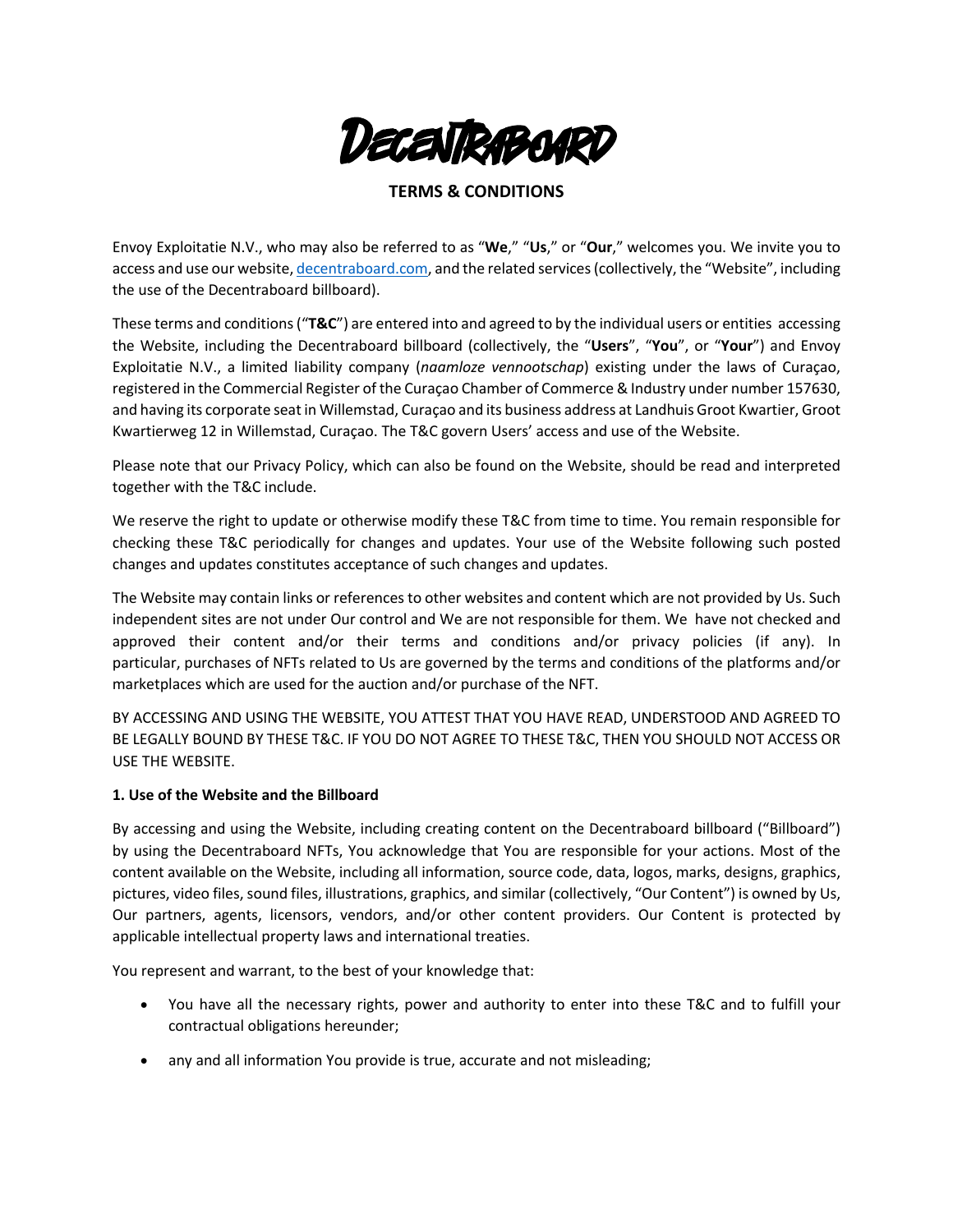- the information You provide, upload, post, e-mail, transmit, or otherwise make available to Us, or on the Website and/or the Billboard, including without limitation reviews, trademarks, logos, screenshots and videos is accurate and free of third-party encumbrances;
- You will not provide content on the Website and/or the Billboard that is unlawful, defamatory, infringing, libelous, abusive, disparaging, pornographic, invasive of another's privacy, promotes illegal activities/conduct or violates applicable laws or regulations;
- You will not provide content on the Website and/or the Billboard that You do not have the right to make available under any law or contractual or fiduciary relationship (such as insider information, proprietary and confidential information, learned or disclosed as part of employment relationships, or information protected under nondisclosure agreements);
- You will not provide content on the Website and/or Billboard that contains a software virus or any other code files or programs with the ability to interrupt, destroy, compromise, or otherwise limit the functionality of any computer software or hardware or telecommunications equipment;
- You will not forge headers or otherwise manipulate identifiers for the purpose of disguising the origin of any content;
- You will not frame or utilize framing techniques to enclose any trademark, logo, or other proprietary information of the Website and/or the Billboard or Our vendors without Our express written consent;
- You will not avoid, bypass, reverse engineer, interfere with, deactivate, impair, descramble or otherwise circumvent any technical measure implemented by Us to administer and protect the Website;
- You will not use any automated means or form of data scraping or data extraction to access, query, download or otherwise collect any information or content from the Website and/or the Billboard (except as expressly permitted by Us) or otherwise without authorization use or upload our content; or create new links, reposts, or referrals through the use of any engine, software, tool, agent, device or mechanism (including automated scripts, spiders, robots, crawlers and data mining tools);
- You will not duplicate, download, publish, modify or otherwise distribute Our Content for any purpose other than for your own individual use, except with Our explicit consent hereto;
- You will not collect or "harvest" from the Website the personal information of other Users without their consent for the purpose of transmitting unsolicited commercial mass mailings, "spamming" or any other unlawful purpose; and
- You will not access the Website and/or the Billboard by any means other than through interfaces expressly authorized by Us and these T&C.

At Our discretion, We may, but are not obligated to, monitor and terminate User activity on the Website and/or the Billboard, and/or edit or remove User content, which violates or otherwise fails to comply with these T&C.

# **2. Our Programs and risk assumption**

When addressing matters in any content made available by Us by means of the Website, videos, newsletters, NFT drop announcements, programs, offerings, tools, strategies, recommendations, ideas, or other content (collectively, "Our Programs"), We have taken every effort to ensure that We accurately represent our programs and their ability to improve Your life. However, We do not guarantee that You will get any results or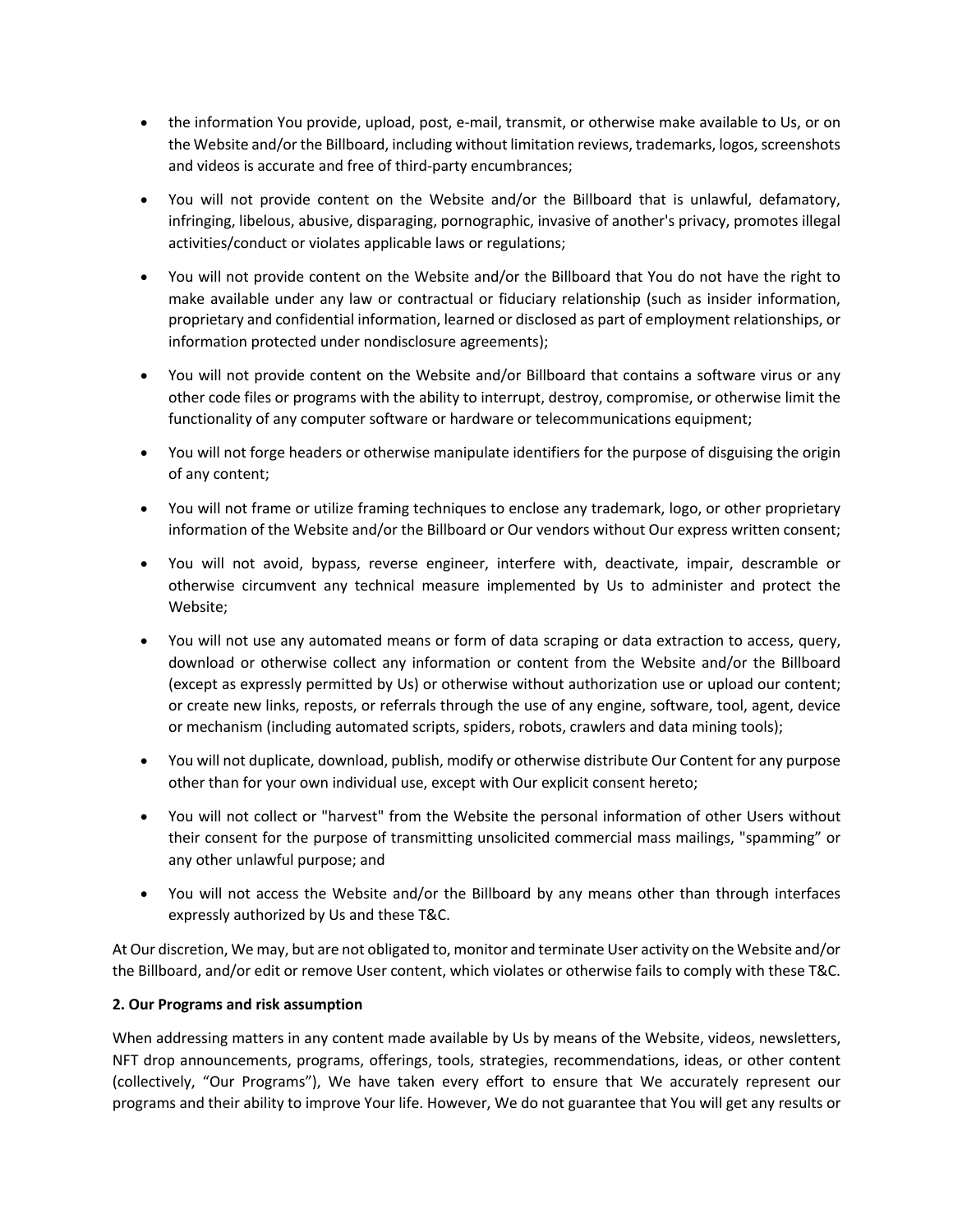earn any money using Our Programs, and nothing in Our Programs is a promise or guarantee to You of future earnings. YOU EXPRESSLY AGREE THAT YOUR USE OR INABILITY TO USE THE WEBSITE IS SOLELY AT YOUR SOLE RISK. By using Our Programs, You accept, agree and understand that You are fully responsible for your progress and results and that We offer no representations, warranties or guarantees verbally or in writing regarding your earnings, business profit, marketing performance, audience growth or results of any kind. You also understand that any testimonials or endorsements by Our customers or audience represented in Our Programs have not been scientifically evaluated by Us and the results experienced by individuals may vary to a significant degree. The statements outlined in Our Programs are Our opinions and thus are not guarantees or promises of actual performance.

As regards NFTs, You also acknowledge and agree that:

- The prices of blockchain assets are extremely volatile, subjective and have noninherent or intrinsic value. Fluctuations in the price of other digital assets could materially and adversely affect the NFTs, which may also be subject to significant price volatility. In addition, a lack of use or public interest in NFTs could negatively impact the potential utility or value of NFTs. Each NFT has no inherent or intrinsic value. There is no guarantee that any purchases of NFTs will retain their original value, as their value is inherently subjective and factors occurring outside of the platform(s) related to the NFTs may materially impact the value and desirability of any particular NFT.
- A royalty or secondary sale fee can be applied when You sell NFTs on the secondary markets for NFTs. To the extent possible, We apply a royalty of 10% on each re-sell.
- We do not store, send, or receive NFTs. NFTs related to us exist only by virtue of the ownership record maintained on the Ethereum blockchain. Any transfer of NFTs related to Us occurs within the Ethereum blockchain.
- There are risks associated with using an Internet-based currency, including, but not limited to, the risk of hardware, software and Internet connections, the risk of malicious software introduction, and the risk that third parties may obtain unauthorized access to information stored within Your digital wallet.
- The regulatory regime governing blockchain technologies, cryptocurrencies and tokens is uncertain, and new regulations or policies may materially adversely affect the development of the related platforms or services, and therefore the potential utility or value of your NFTs.
- Upgrades to the Ethereum blockchain, a hard fork in the Ethereum blockchain, or a change in how transactions are confirmed on the Ethereum blockchain may have unintended, adverse effects on all blockchains using the Ethereum blockchain's NFT standard.

# **3. Intellectual Property Rights**

We and/or its licensors own all rights to the intellectual property and material contained in this Website, and all such rights are reserved. You are granted a limited license only, subject to the restrictions provided in these T&C's for purposes of viewing the material contained on this Website.

Our Intellectual property. The Website and all intellectual property rights therein, including, without limitation, the vendor listings We create from publicly available or licensed content, along with Our Content, constitute the property of us, our Affiliates and/or our authorized licensors, and are protected by intellectual property laws. Except to the extent otherwise expressly permitted under copyright law, the User will not copy, reproduce, modify, use, distribute, display, create derivative works of or otherwise exploit the said content without the express written consent of us or the applicable copyright owner.

Our brand. You may not use the brand, the word or figurative trademarks associated with the Website, us, or third-party trademarks without prior consent of a trademark owner. You are not allowed to use such brands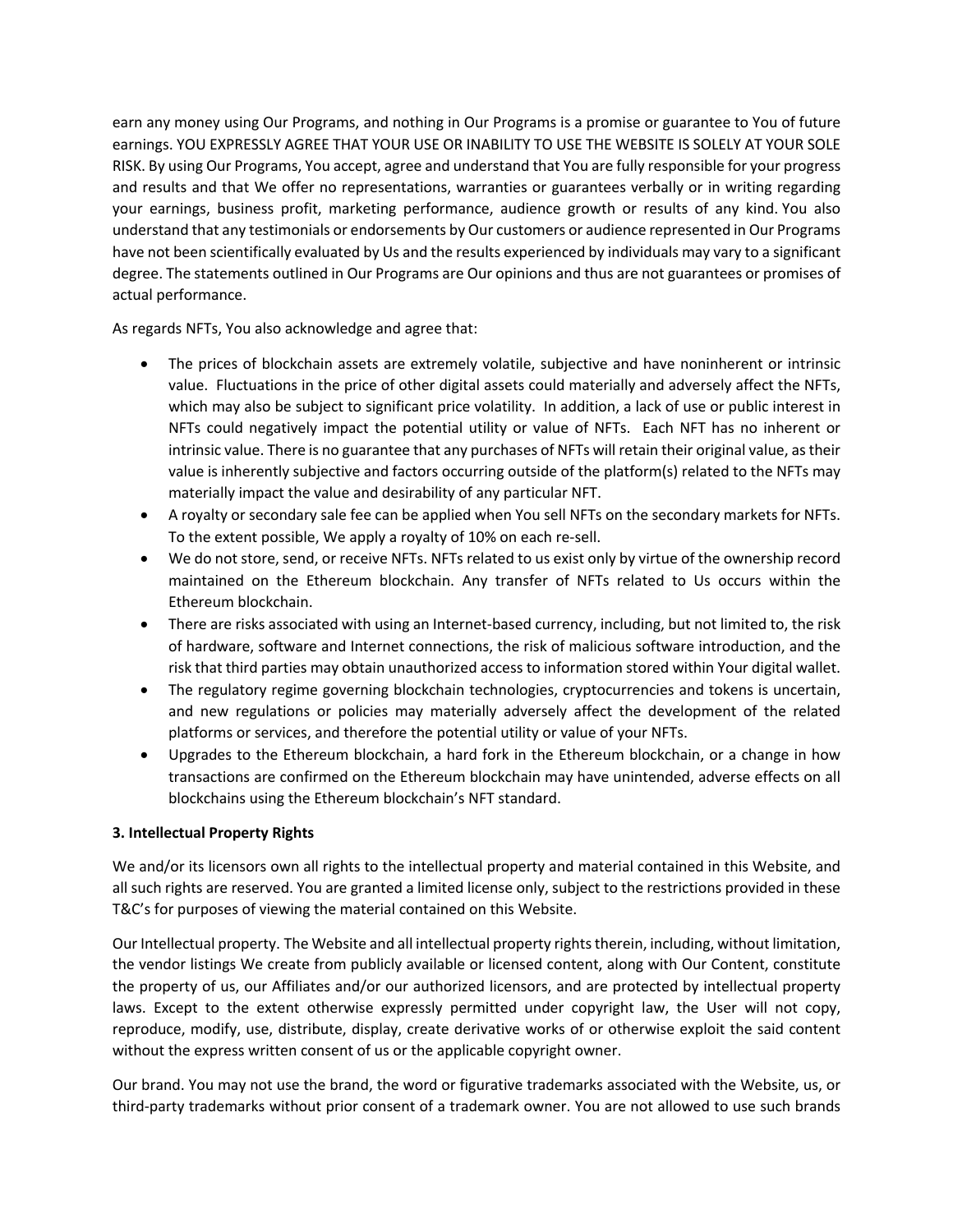and trademarks in any way that suggests that our sponsors, endorses, or associates with You without obtaining prior written consent from us.

Your content. By submitting Your content, including all content on the Decentraboard billboard by using the Decentraboard NFTs, You guarantee that you have the legitimate rights to use Your content. You must not infringe any intellectual property rights of others when uploading or creating Your content. You grant us unrestricted, sub-licensable, royalty-free, perpetual, and irrevocable rights to store, use, distribute, advertise, adapt, remix, modify, display, perform, excerpt, prepare derivative works of, reproduce, and sell Your content for the purposes of providing You with the requested services and carrying out our legitimate business interests. You understand and agree that we have no obligation to monitor or review Your content.

Third-party intellectual property. Some of the intellectual property assets, such as third-party trademarks, featured on the Website or in the Courses may be owned by other third parties (the "Third-Party Content"). The Third-Party Content does not belong to us (although it may be licensed to us) and it remains the property of the respective third-party proprietors. You may not use any Third-Party Content without the prior authorization of the owners of such content, notwithstanding any functionalities of the Website. We do not guarantee that You will have access to Third-Party Content at all times.

# **4. DISCLAIMER**

EXCEPT AS SPECIFICALLY SET FORTH HEREIN (I) YOUR USE OF THE WEBSITE IS AT YOUR OWN RISK, AND (II) TO THE FULLEST EXTENT PERMITTED BY APPLICABLE LAW, THE WEBSITE IS PROVIDED ON AN "AS IS" AND "AS AVAILABLE" BASIS, WITHOUT WARRANTIES OF ANY KIND, EXPRESS OR IMPLIED, INCLUDING WITHOUT LIMITATION: ANY IMPLIED WARRANTIES OF MERCHANTABILITY, FITNESS FOR A PARTICULAR PURPOSE, NON-INFRINGEMENT OF THIRD PARTY INTELLECTUAL PROPERTY RIGHTS, TITLE, CUSTOM, TRADE, QUIET ENJOYMENT, ACCURACY OF INFORMATIONAL CONTENT OR SYSTEM INTEGRATION. WHILE THE WEBSITE MAY SERVE AS A PLATFORM TO HOST; INCLUDING BUT NOT LIMITED TO; SOFTWARE/PLATFORMS/AGENCIES/TOOLS AND SERVICE AND PRODUCT LISTINGS, WE ARE NOT RESPONSIBLE FOR ENSURING THE LEGAL AND/OR REGULATORY COMPLIANCE OF ANY PRODUCTS MADE AVAILABLE ON THE WEBSITE. FOR INFORMATION ON A SOFTWARE PRODUCT'S LEGAL AND/OR REGULATORY STANDING, PLEASE CONSULT THE PARTNER OR VENDOR DIRECTLY THROUGH THEIR WEBSITE. WE DO NOT WARRANT THAT THE WEBSITE WILL BE SECURE, AVAILABLE OR OPERATE IN AN UNINTERRUPTED OR ERROR-FREE MANNER; THAT ERRORS OR DEFECTS WILL BE CORRECTED; OR THAT THE CONTENT ON OUR SITES IS ACCURATE OR APPROPRIATE FOR YOU AND YOUR BUSINESS NEEDS.

# **5. Limitation of Liability and Indemnification**

We will not be liable for any consequential, special, indirect, exemplary or punitive damages arising out of or in any way related to these T&C, Users' use of the Website and/or the Billboard, including without limitation, loss of profits, revenue, interest, goodwill, loss or corruption of data or other interruption of business (whether in contract, tort or under other legal theory), even if advised of such damages.

We will not be liable for any impossibility, failure or delay in using the Website and/or the Billboard and/or the Decentraboard NFTs resulting from a force majeure event, including, without limitation, natural disasters, acts of God, government regulations, war, terrorism, labor disputes and power failures, and/or resulting from events beyond our reasonable control, including but not limited to issues related to the concerned blockchain or the file storage system.

We will not be responsible or liable for errors or failures to execute any purchase of an NFT related to Us, including, without limitation, errors or failures caused by: (i) your failure to follow Our or related parties'